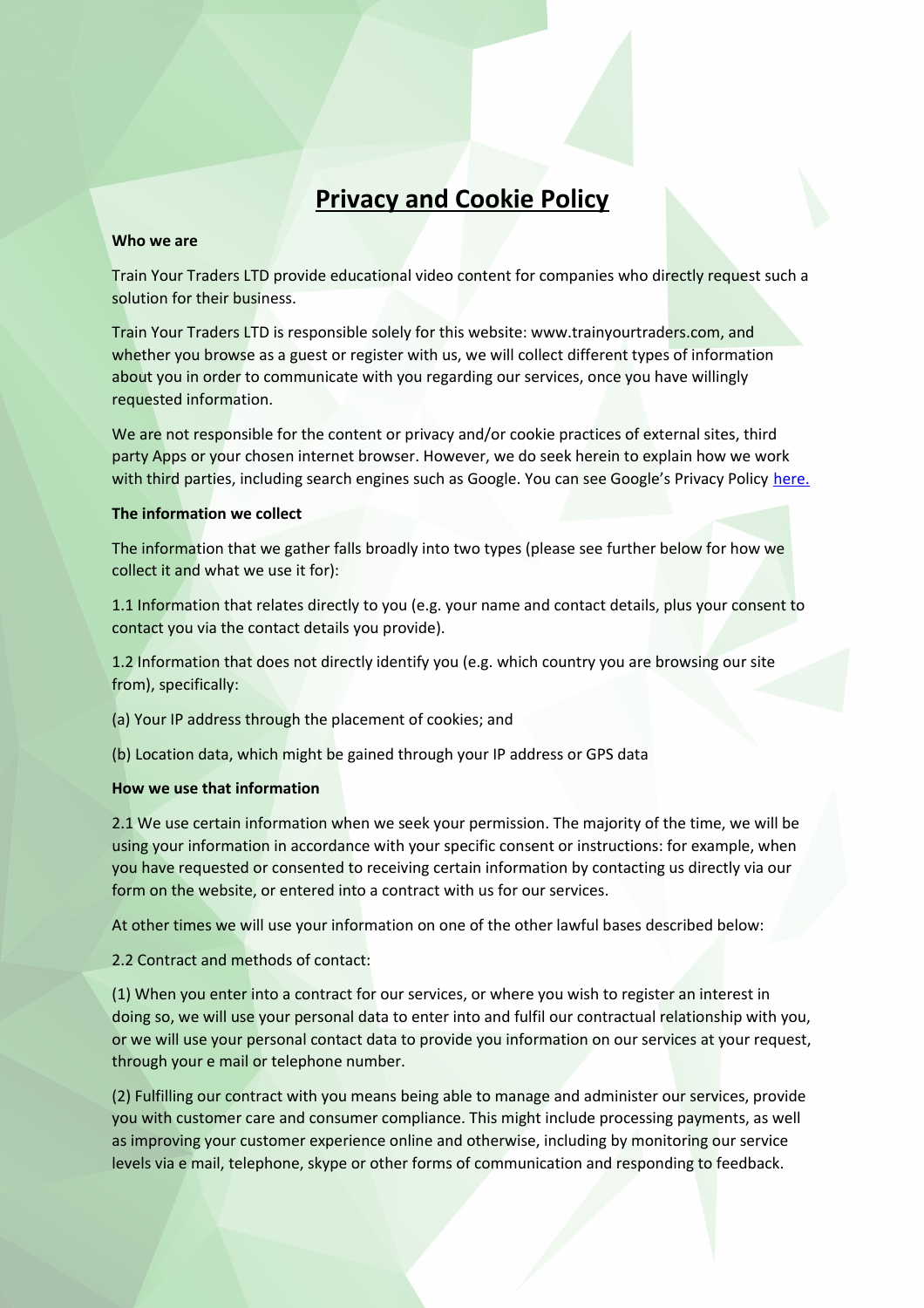## (3) To keep you updated on our services

(4) To contact you to let you know about our new product features, or other services that may compliment your business (which may in some cases be provided by third parties), including by email, mail, telephone, or SMS text message

### **How we gather your information**

3.1 Information (as set out in Section 1) is gathered in the following ways:

(a) indirectly (e.g. using website technology that tracks and administers your visits through your browser)

(b) directly (e.g. when you either request information from us, or enter into a contractual subscription with us)

# **How we can contact you**

4.1 We will contact you via the contact details you've provided once you sign up for information on our services via our online form.

4.2 We also provide the means for you to withhold your permission for us to continue to contact you after you've initially requested information from us. We do this by using unsubscribe options through our marketing e mails, which allow you to un-subscribe from our mailing list at any time, and by providing you specific means to communicate you no longer want your information to be stored in our database or used in any way, as set out in point 5.1 herein.

4.3 We need your information to be able to contact you to provide the service you wish to use while under contractual obligations. In that case, by signing a contract for our services you are agreeing that we will have to send you service communications to run the service itself and provide you with support, and we will not be able to offer you the chance to opt-out from receiving those messages until you decide you no longer wish to use our services.

# **How to access and update your personal information**

5.1 You can update your contact details and marketing preferences by emailing [data.protection@trainyourtraders.com,](mailto:data.protection@trainyourtraders.com) calling us via our telephone number on the website, or by writing to us at Data Protection Department,

**………………………………………………………………………………………………………………...** You can also contact us on the e mail provided previously to withhold your permission for us contacting you again, and to inform us you wish us to erase your data completely.

5.2 You have the right to access the personal information you have provided to us, or from any other organisation that controls your personal information. To obtain a copy of the personal information that you have willingly given us, please contact [data.protection@trainyourtraders.com](mailto:data.protection@trainyourtraders.com)

# **Cookies**

6.1 A cookie is a small piece of information that is placed on your computer when you visit certain websites. When we refer to "cookies" we include other technologies with similar purposes, such as tags and identifiers. Find out more about the use of cookies on [http://www.cookiecentral.com/.](http://www.cookiecentral.com/)

6.2 When you first visit our sites using a new browser, or if you visit in private browsing mode, we will provide you with a cookies permission banner seeking your consent to use of cookies as required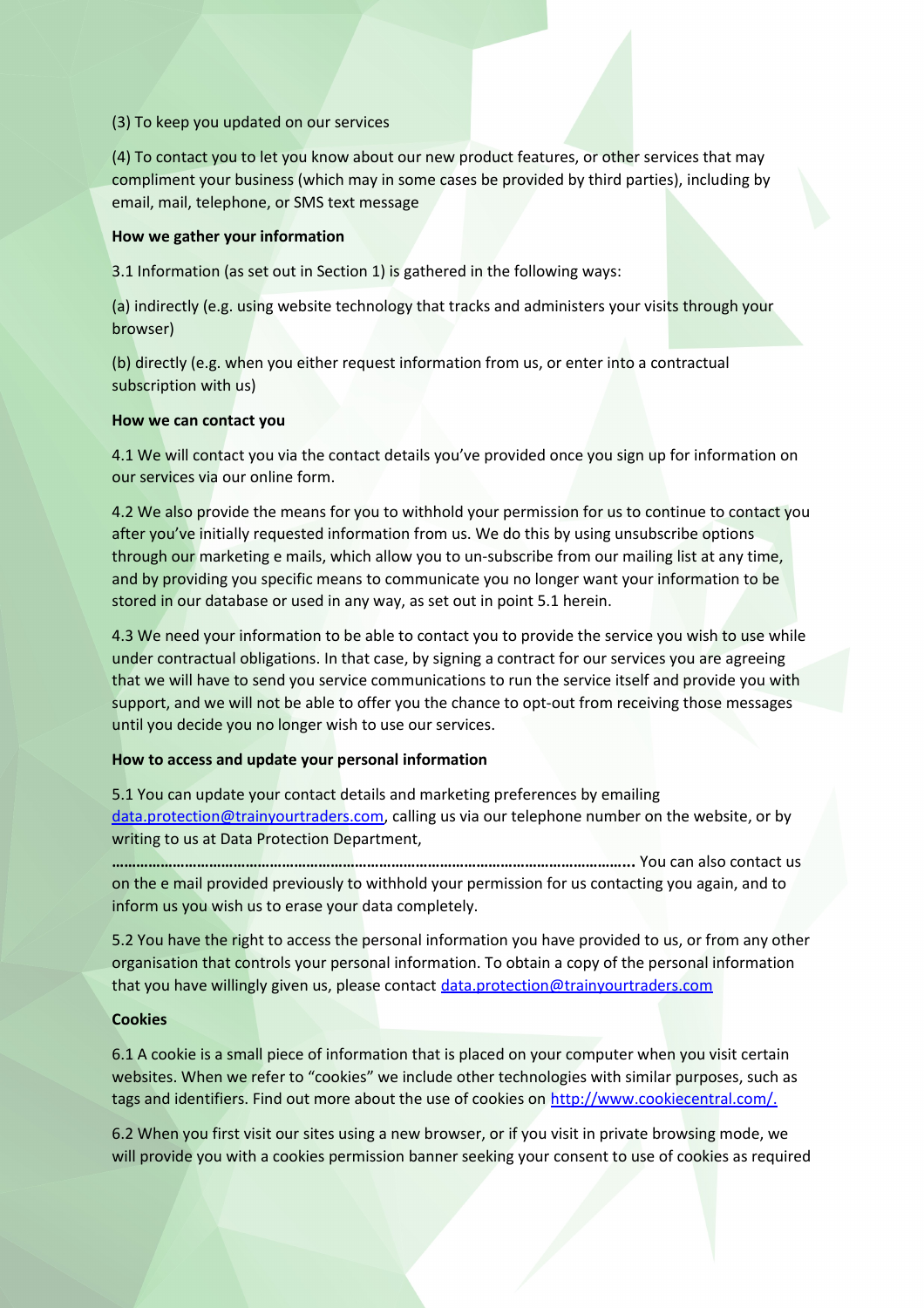by law. By clicking OK or clicking through to any part of the site, we will start to manage your visit using cookies.

6.3 Your browser uses the following:

(1) Analytics cookies that anonymously remembers your computer or mobile device when you visit our website. We use that information for customer analytics, mainly to see where our user base comes from. Your browser may use similar cookies for similar purposes and to serve advertisements for others.

6.4 We have no access to third party cookies and third party organisations have no access to ours. The third party organisations that place cookies, including your browser (such as Google) and the third party companies who pay for advertising and analytics services using this information, will have their own privacy policies.

## **7. How to manage your cookies**

7.1 You can go to your browser settings to manage your cookies from there. If you need help to do this or more information regarding this, please contact us on data.protection@trainyourtraders.com

## **8. How we protect your information**

8.1 We invest in high-quality security and do our utmost to protect user privacy both on and off our website. No data transmission over the Internet can be entirely secure, and therefore we cannot guarantee the security of your personal information and/or use of the website. Any information that you send is at your own risk and may be read by others. However, once we have received your personal information we use the strictest procedures to protect the security of the information provided to us.

#### **9.Disclosing personal information**

Your personal information can be disclosed when/ if/ or in case of using:

9.1 We sell our businesses. Should we proceed to sell or reconstitute any part of our business that holds your personal information, it will be necessary in some circumstances to share or transfer that information to the buyer or new entity: for example, so that they can continue to provide continuity of service to you. You will always be notified of such a change of control or ownership, and will be given the opportunity to object or opt out of any further communications from us or the buyer or new entity, except where such use of your personal information is necessary for a lawful purpose (such as a legal obligation or right, or where necessary to continue an existing contract with you)

9.2 Your internet browser or other accounts. Depending on which browser you use to visit our site, and in accordance with your browser cookie preferences (see above), your browser (such as Google) may collect information about you and your visit for its own services, including those services such as segmented or personalised advertising that it provides to other sites.

9.3 Legal requirements. We may disclose your personal information if we are required to do so by law, or if in good faith we believe such action is necessary to comply with the law or a legal obligation.